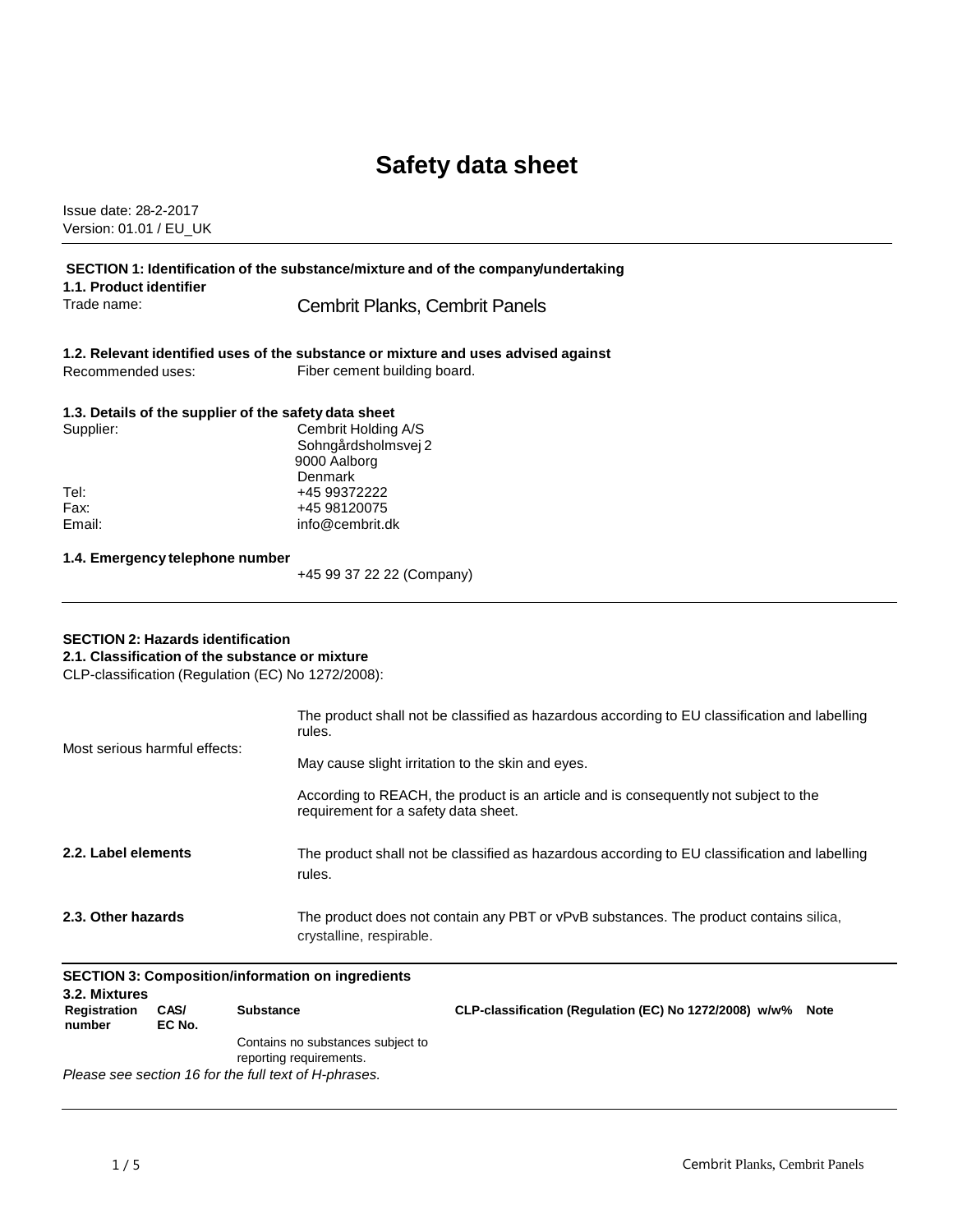# **SECTION 4: First aid measures**

| JEUTIUN 4. FIISI dIU IIIBASUIBS                                                    |                                                                                                                                                                                                  |
|------------------------------------------------------------------------------------|--------------------------------------------------------------------------------------------------------------------------------------------------------------------------------------------------|
| 4.1. Description of first aid measures<br>Inhalation:                              | Seek fresh air. Seek medical advice in case of persistent discomfort.                                                                                                                            |
| Ingestion:                                                                         | Wash out mouth thoroughly and drink 1-2 glasses of water in small sips. Seek medical advice<br>in case of discomfort.                                                                            |
| Skin:                                                                              | Wash skin with soap and water. Seek medical advice in case of persistent discomfort.                                                                                                             |
| Eyes                                                                               | Flush with water (preferably using eye wash equipment) until irritation subsides. Seek medical<br>advice if symptoms persist.                                                                    |
| Other information:                                                                 | When obtaining medical advice, show the safety data sheet or label.                                                                                                                              |
| 4.2. Most important symptoms and effects, both acute and delayed                   |                                                                                                                                                                                                  |
|                                                                                    | May cause slight irritation to the skin and eyes.<br>4.3. Indication of any immediate medical attention and special treatment needed<br>Treat symptoms. No special immediate treatment required. |
| <b>SECTION 5: Firefighting measures</b><br>5.1. Extinguishing media                |                                                                                                                                                                                                  |
| Suitable extinguishing media                                                       | The product is not directly flammable. Choose extinguishing agents based on the surrounding<br>fire.                                                                                             |
| Unsuitable extinguishing media                                                     | Do not use water stream, as it may spread the fire.                                                                                                                                              |
| 5.2. Special hazards arising from the substance or mixture                         |                                                                                                                                                                                                  |
| 5.3. Advice for firefighters                                                       | The product is not directly flammable. Avoid inhalation of vapour and fumes - seek fresh air.                                                                                                    |
|                                                                                    | Wear Self-Contained Breathing Apparatus (SCBA) with chemical resistant gloves.                                                                                                                   |
| <b>SECTION 6: Accidental release measures</b><br>For non-emergency personnel:      | 6.1. Personal precautions, protective equipment and emergency procedures<br>Wear gloves.                                                                                                         |
| For emergency responders:                                                          | Normal protective clothing equivalent to EN 469 is recommended.                                                                                                                                  |
| 6.2. Environmental precautions                                                     |                                                                                                                                                                                                  |
| 6.3. Methods and material for containment and cleaning up                          | Prevent spillage from entering drains and/or surface water.                                                                                                                                      |
|                                                                                    | Sweep up/collect spills for possible reuse or transfer to suitable waste containers.                                                                                                             |
| 6.4. Reference to other sections                                                   | See section 8 for type of protective equipment. See section 13 for instructions on disposal.                                                                                                     |
| <b>SECTION 7: Handling and storage</b><br>7.1. Precautions for safe handling       | Running water and eye wash equipment should be available. Wash hands before breaks,<br>before using restroom facilities, and at the end of work.                                                 |
| 7.2. Conditions for safe storage, including any incompatibilities                  | Store in a dry area.                                                                                                                                                                             |
| 7.3. Specific end use(s)                                                           | None.                                                                                                                                                                                            |
| <b>SECTION 8: Exposure controls/personal protection</b><br>8.1. Control parameters |                                                                                                                                                                                                  |
| Legal basis:                                                                       | Commission Directive 2000/39/EC (Occupational Exposure Limits). Last amended by<br>Commission Directive 2009/161/EU.                                                                             |
|                                                                                    | Contains no substances subject to reporting requirements.                                                                                                                                        |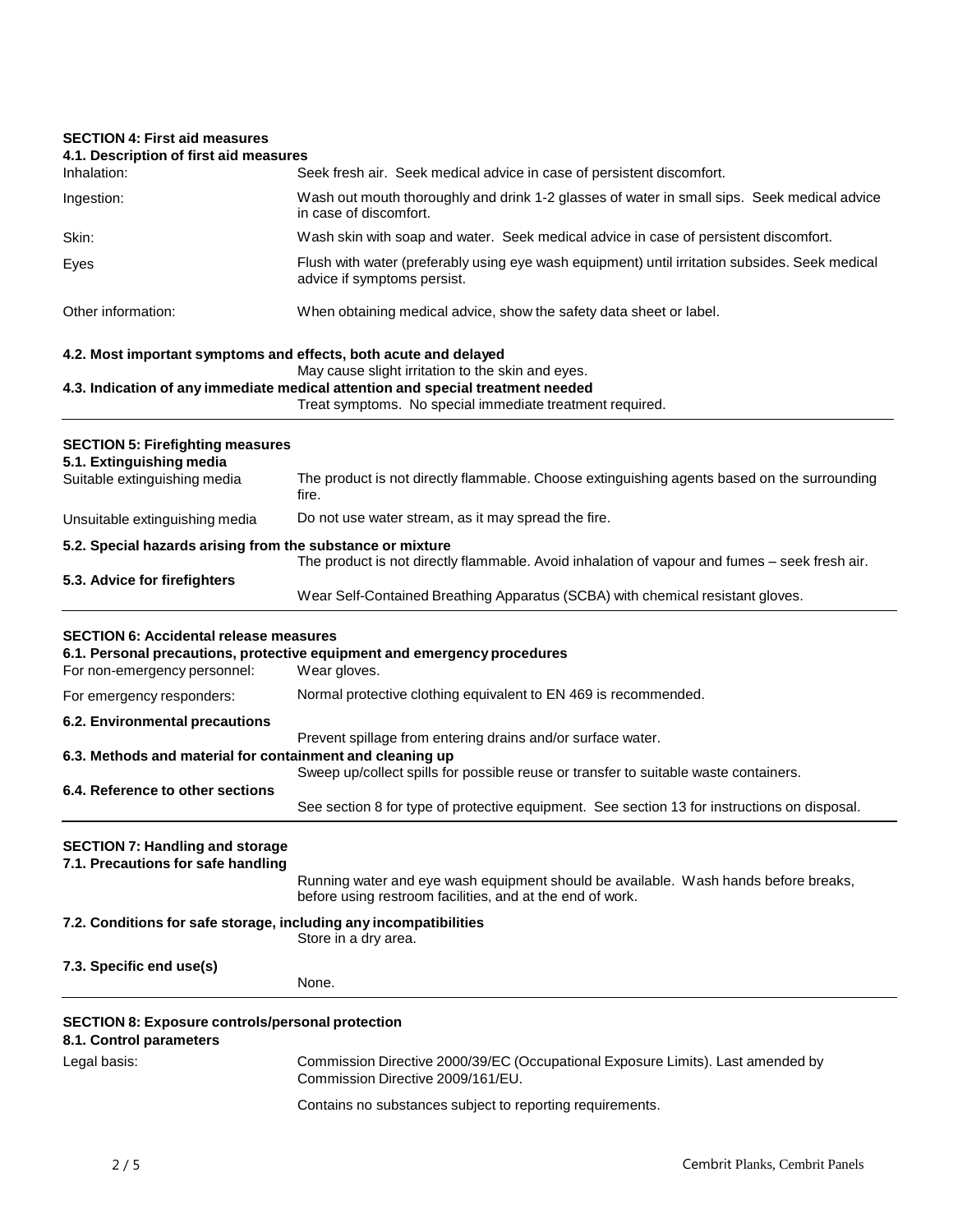| 8.2. Exposure controls<br>Appropriate engineering controls: | Wear the personal protective equipment specified below.                                                                                                                    |
|-------------------------------------------------------------|----------------------------------------------------------------------------------------------------------------------------------------------------------------------------|
| Personal protective equipment,<br>eye/face protection:      | Wear safety goggles if there is a risk of dust contact with eyes. Eye protection must conform to<br>EN 166.                                                                |
| Personal protective equipment,<br>skin protection:          | Wear gloves. Gloves must conform to EN 374.                                                                                                                                |
| Personal protective equipment,<br>respiratory protection:   | Wear respiratory protective equipment with P2 filter when performing dusty work. Respiratory<br>protection must conform to one of the following standards: EN 136/140/145. |
| Environmental exposure controls:                            | Ensure compliance with local regulations for emissions.                                                                                                                    |

#### **SECTION 9: Physical and chemical properties**

| 9.1. Information on basic physical and chemical properties |                                                                           |
|------------------------------------------------------------|---------------------------------------------------------------------------|
| State:                                                     | Solid substance                                                           |
| Colour:                                                    | Multiple color                                                            |
| Odour:                                                     | No data                                                                   |
| Odour threshold:                                           | No data                                                                   |
| pH (solution for use):                                     | No data                                                                   |
| pH (concentrate):                                          | Approx. 11 (Due to calcum hydroxide, pH will reduce over time)            |
| Melting point/freezing point:                              | No data                                                                   |
| Initial boiling point and boiling                          |                                                                           |
| range:                                                     | No data                                                                   |
| Flash point:                                               | No data                                                                   |
| Evaporation rate:                                          | No data                                                                   |
| Flammability (solid, gas):                                 | No data                                                                   |
| Upper/lower flammability limits:                           | No data                                                                   |
| Upper/lower explosive limits:                              | No data                                                                   |
| Vapour pressure:                                           | No data                                                                   |
| Vapour density:                                            | No data                                                                   |
| Relative density:                                          | 1,8                                                                       |
| Solubility:                                                | Solubility in water: Insoluble                                            |
| Partition coefficient                                      |                                                                           |
| n-octanol/water:                                           | No data                                                                   |
| Auto-ignition temperature:                                 | No data                                                                   |
| Decomposition temperature:<br>Viscosity:                   | >150°C. 250°C: the product loses 90% of it's initial strength.<br>No data |
| Explosive properties:                                      | No data                                                                   |
| Oxidising properties:                                      | No data                                                                   |
|                                                            |                                                                           |
| 9.2. Other information                                     |                                                                           |
|                                                            | None.                                                                     |
|                                                            |                                                                           |
| <b>SECTION 10: Stability and reactivity</b>                |                                                                           |

#### **10.1. Reactivity 10.2. Chemical stability** Not reactive. The product is stable when used in accordance with the supplier's directions. **10.3. Possibilityof hazardous reactions** None known. **10.4. Conditions to avoid 10.5. Incompatible materials** None known. None known. **10.6. Hazardous decomposition products** None known.

## **SECTION 11: Toxicological information**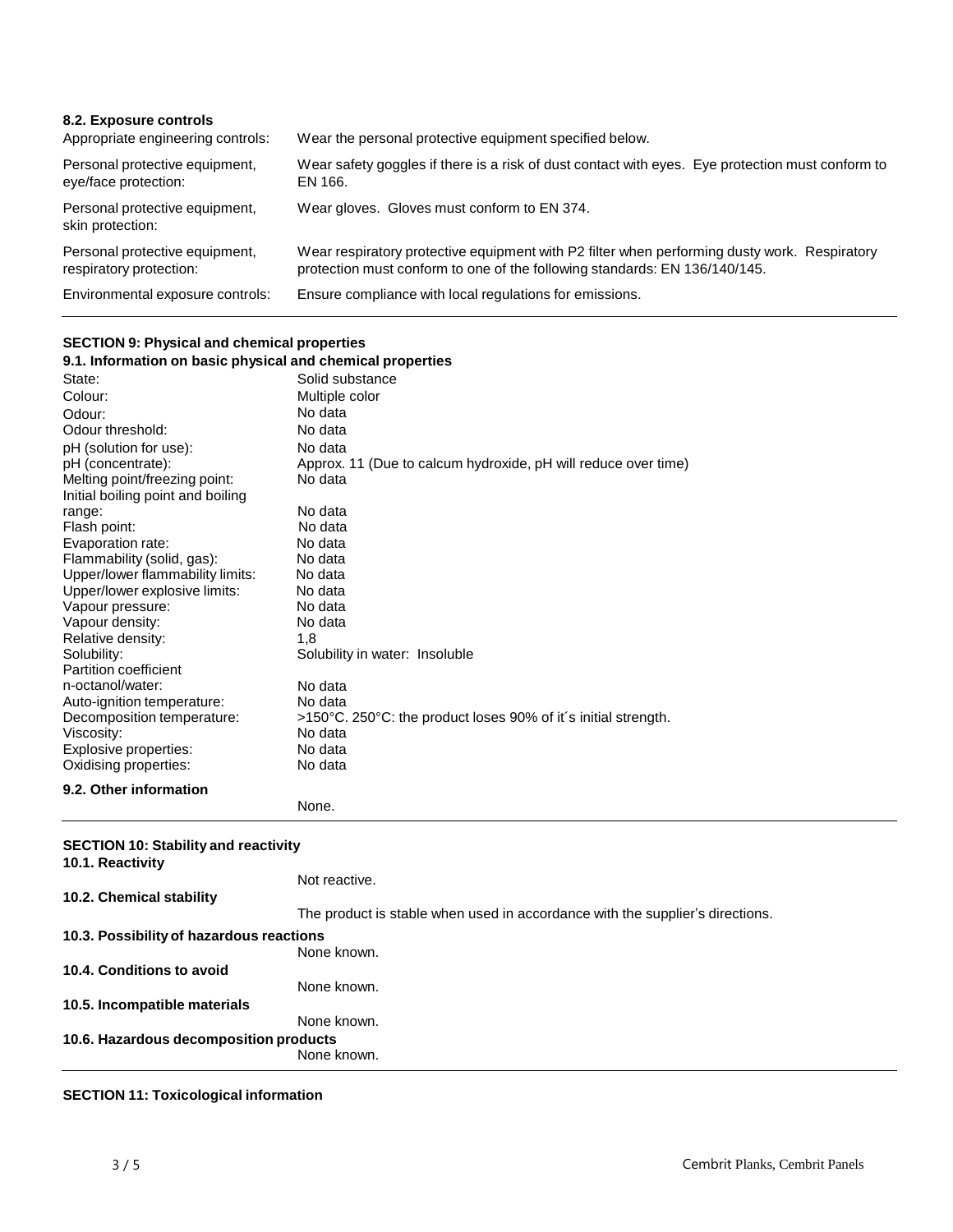### **11.1. Information on toxicological effects**

| Acute toxicity - oral:                              | The product does not have to be classified. Test data are not available.                                                                  |
|-----------------------------------------------------|-------------------------------------------------------------------------------------------------------------------------------------------|
| Acute toxicity - dermal:                            | The product does not have to be classified. Test data are not available.                                                                  |
| Acute toxicity - inhalation:                        | The product does not have to be classified. Test data are not available.                                                                  |
| Skin corrosion/irritation:                          | May cause slight irritation. The product does not have to be classified. Test data are not<br>available.                                  |
| Serious eye damage/eye irritation:                  | May cause eye irritation. The product does not have to be classified. Test data are not<br>available.                                     |
| Respiratory sensitisation or skin<br>sensitisation: | The product does not have to be classified. Test data are not available.                                                                  |
| Germ cell mutagenicity:                             | The product does not have to be classified. Test data are not available.                                                                  |
| Carcinogenic properties:                            | The product does not have to be classified. Test data are not available.                                                                  |
| Reproductive toxicity:                              | The product does not have to be classified. Test data are not available.                                                                  |
| Single STOT exposure:                               | Inhalation of dust may cause irritation to the upper airways. The product does not have to be<br>classified. Test data are not available. |
| Repeated STOT exposure:                             | The product does not have to be classified. Test data are not available.                                                                  |
| Aspiration hazard:                                  | The product does not have to be classified. Test data are not available.                                                                  |
| Other toxicological effects:                        | None known.                                                                                                                               |

| <b>SECTION 12: Ecological information</b><br>12.1. Toxicity |                                                                                   |
|-------------------------------------------------------------|-----------------------------------------------------------------------------------|
|                                                             | The product does not have to be classified. Test data are not available.          |
| 12.2. Persistence and degradability                         |                                                                                   |
|                                                             | Not expected to be biodegradable.                                                 |
| 12.3. Bioaccumulative potential                             |                                                                                   |
|                                                             | No bioaccumulation expected.                                                      |
| 12.4. Mobility in soil                                      |                                                                                   |
|                                                             | Hardens to a firm, non-mobile mass.                                               |
| 12.5. Results of PBT and vPvB assessment                    |                                                                                   |
|                                                             | The product does not contain any PBT or vPvB substances.                          |
| 12.6. Other adverse effects                                 |                                                                                   |
|                                                             | None known.                                                                       |
| <b>SECTION 13: Disposal considerations</b>                  |                                                                                   |
| 13.1. Waste treatment methods                               | Do not discharge large quantities of concentrated spills and residue into drains. |
|                                                             | Contact the local authorities. EWC code: 17 01 01 Concrete                        |